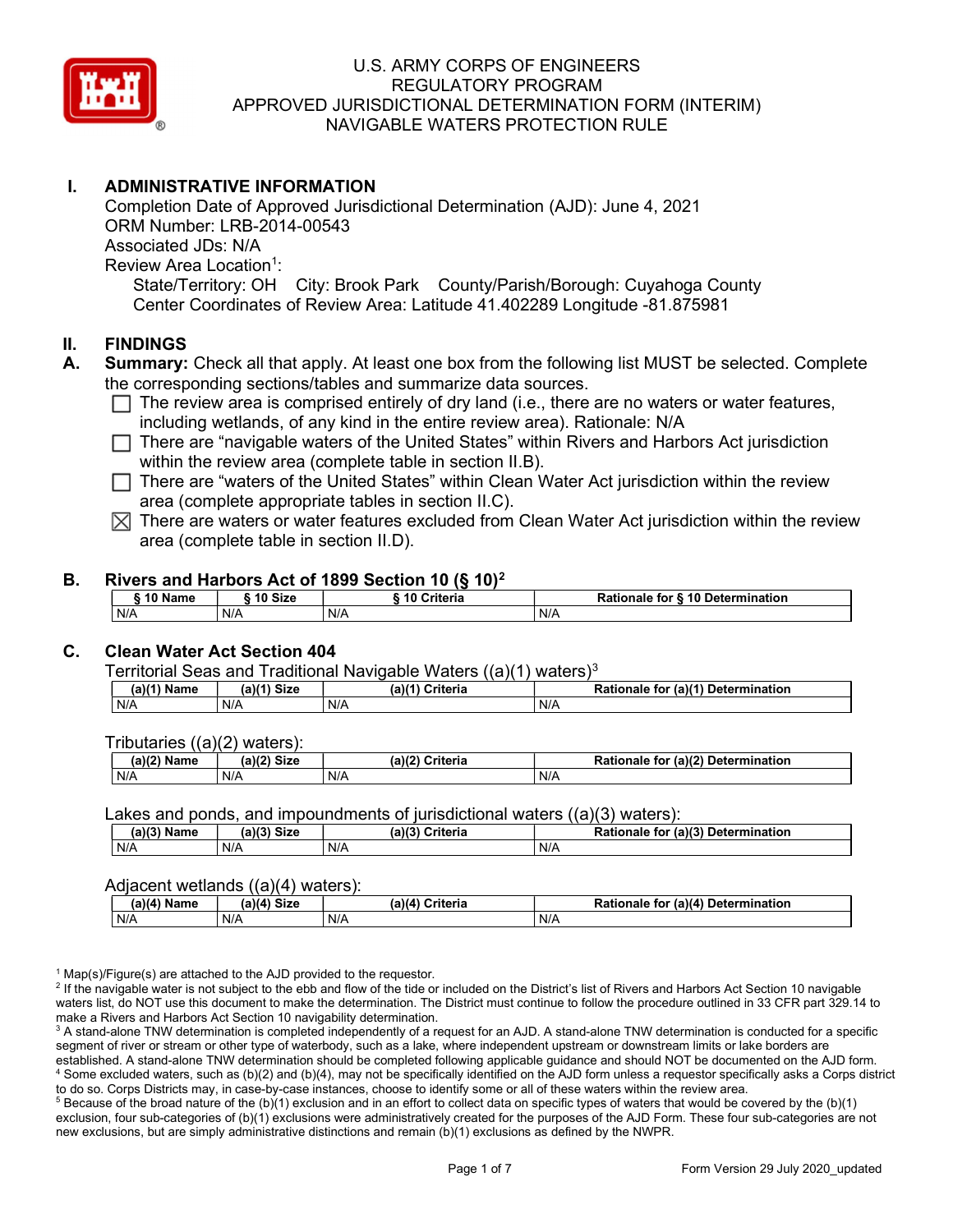

# D. Excluded Waters or Features

Excluded waters  $((b)(1) - (b)(12))^4$ :

|                                                        |                                        | Exclusion <sup>5</sup>      |                                                                                                                                                                                                                                                                                                                                                                                                                                                                                                                                                                                                                                                                                                                                                                                                                                                                                                                                                                                                                                                                                                                                                                                                                                                                                                                                                                                                                                                                                                                                                                                                                                                                                                                                                                                                                                                                                                                                                                                                                                                                                                                                                                                                                                                                                                                  |
|--------------------------------------------------------|----------------------------------------|-----------------------------|------------------------------------------------------------------------------------------------------------------------------------------------------------------------------------------------------------------------------------------------------------------------------------------------------------------------------------------------------------------------------------------------------------------------------------------------------------------------------------------------------------------------------------------------------------------------------------------------------------------------------------------------------------------------------------------------------------------------------------------------------------------------------------------------------------------------------------------------------------------------------------------------------------------------------------------------------------------------------------------------------------------------------------------------------------------------------------------------------------------------------------------------------------------------------------------------------------------------------------------------------------------------------------------------------------------------------------------------------------------------------------------------------------------------------------------------------------------------------------------------------------------------------------------------------------------------------------------------------------------------------------------------------------------------------------------------------------------------------------------------------------------------------------------------------------------------------------------------------------------------------------------------------------------------------------------------------------------------------------------------------------------------------------------------------------------------------------------------------------------------------------------------------------------------------------------------------------------------------------------------------------------------------------------------------------------|
| <b>Exclusion Name</b><br>Wetland A<br>$(2014 - 00543)$ | <b>Exclusion Size</b><br>$1.649$ acres | (b)(1) Non-adjacent wetland | <b>Rationale for Exclusion Determination</b><br>(a)(1) Assessment: The wetland is not an $(a)(1)$<br>traditional navigable water or a water subject to the<br>ebb and flow of the tide. The wetland is not on the<br>Buffalo District Section 10 list, has not been<br>determined by a Federal Court to be navigable under<br>Federal law, and does not meet the legal definition of<br>navigable-in-fact. The wetland has not been used, is<br>not currently being used, and is not susceptible of<br>being used (with or without reasonable<br>improvements), as a highway for commerce over<br>which trade and travel are, or may be conducted in<br>the customary modes of trade and travel on water.<br>The wetland does not support navigation of any sort<br>and is hundreds of miles from the nearest tidal water.<br>(a)(2) Assessment: The wetland is not a naturally<br>occurring surface water channel, or a constructed or<br>excavated channel used to convey water and<br>therefore, is not an $(a)(2)$ water.<br>(a)(3) Assessment: The wetland does not meet the<br>definition of an $(a)(3)$ water as it is not a lake, pond,<br>or impoundment of a jurisdictional water. The<br>wetland is not a standing body of open water.<br>Mapping resources do not indicate that a water of<br>the U.S. previously existed in this location.<br>(a)(4) Assessment: The subject wetland has been<br>determined to not be "adjacent" to a paragraph<br>$(a)(1)$ , $(2)$ , or $(3)$ water. Each adjacency criteria is<br>assessed below:<br>(i) The wetland does not abut/touch a water identified<br>in paragraph $(a)(1)$ , $(2)$ , or $(3)$ at any point or any<br>side. The wetland is surrounded by upland on all<br>sides as verified by the Corps in the field during the<br>April 21, 2021 site visit. The nearest potential (a)(1),<br>(2), or (3) water is 820 feet away, Abrams Creek to<br>the east, (See Section IIIC) from the wetland and is<br>separated by a road, parking lot, and forest. A<br>review of the USGS map and aerial photographs do<br>not indicate the presence of any other potential<br>$(a)(1)$ , $(2)$ , or $(3)$ waters near Wetland A.<br>• (ii) The wetland is not inundated by flooding from a<br>water identified in paragraph $(a)(1)$ , $(2)$ , or $(3)$ in a |
|                                                        |                                        |                             | typical year. The wetland is located within FEMA<br>Flood Zone X (area of minimal flood hazard, usually                                                                                                                                                                                                                                                                                                                                                                                                                                                                                                                                                                                                                                                                                                                                                                                                                                                                                                                                                                                                                                                                                                                                                                                                                                                                                                                                                                                                                                                                                                                                                                                                                                                                                                                                                                                                                                                                                                                                                                                                                                                                                                                                                                                                          |
|                                                        |                                        |                             | depicted on FIRMs as above the 500-year flood<br>level). The wetland is surrounded by upland on all                                                                                                                                                                                                                                                                                                                                                                                                                                                                                                                                                                                                                                                                                                                                                                                                                                                                                                                                                                                                                                                                                                                                                                                                                                                                                                                                                                                                                                                                                                                                                                                                                                                                                                                                                                                                                                                                                                                                                                                                                                                                                                                                                                                                              |

<sup>1</sup> Map(s)/Figure(s) are attached to the AJD provided to the requestor.

<sup>2</sup> If the navigable water is not subject to the ebb and flow of the tide or included on the District's list of Rivers and Harbors Act Section 10 navigable waters list, do NOT use this document to make the determination. The District must continue to follow the procedure outlined in 33 CFR part 329.14 to make a Rivers and Harbors Act Section 10 navigability determination.

 $^3$  A stand-alone TNW determination is completed independently of a request for an AJD. A stand-alone TNW determination is conducted for a specific segment of river or stream or other type of waterbody, such as a lake, where independent upstream or downstream limits or lake borders are established. A stand-alone TNW determination should be completed following applicable guidance and should NOT be documented on the AJD form. 4 Some excluded waters, such as (b)(2) and (b)(4), may not be specifically identified on the AJD form unless a requestor specifically asks a Corps district to do so. Corps Districts may, in case-by-case instances, choose to identify some or all of these waters within the review area.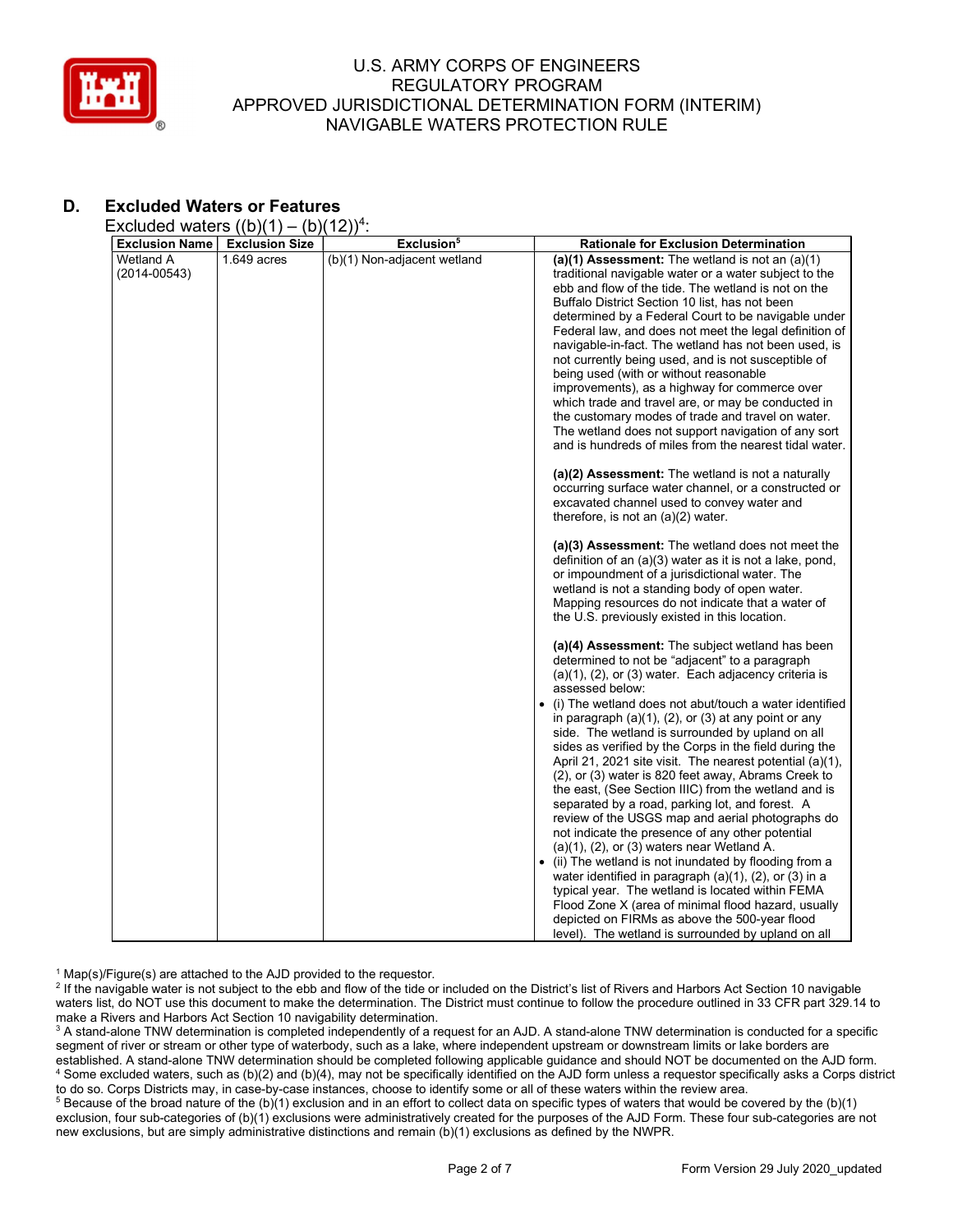

|                  |              |                             | sides as verified by the Corps in the field during the<br>April 21, 2021 site visit. The nearest potential (a)(1),<br>(2), or (3) water is 820 feet away, Abrams Creek to<br>the east, (See Section IIIC) from the wetland and is<br>separated by a road, parking lot, and forest. The<br>wetland is located at an elevation approximately 80<br>feet higher than the elevation of Abrams Creek.<br>Because the nearest potential $(a)(1)$ , $(2)$ , or $(3)$ water<br>is located at such a distance away, the wetland is<br>within a designated FEMA zone with minimal<br>flooding potential, and any flooding from the (a)(1),<br>(2), or (3) water would have to extend over elevated<br>adjacent areas, it is unlikely that the wetland would<br>be inundated by flooding from an $(a)(1)$ , $(2)$ or $(3)$<br>water in a typical year. No evidence of inundation by<br>flooding was observed during the April 21, 2021 site<br>visit nor on any aerial photographs<br>(iii) The wetland is not physically separated from a<br>water identified in paragraph $(a)(1)$ , $(2)$ , or $(3)$ only by<br>a natural berm, bank, dune, or similar natural<br>feature. The wetland is surrounded by upland on all<br>sides as verified by the Corps in the field during the<br>April 21, 2021 site visit. No berms, banks, dunes, or<br>other natural features persist along the wetland<br>boundary. The nearest potential $(a)(1)$ , $(2)$ , or $(3)$<br>water is 820 feet away, Abrams Creek to the east,<br>(See Section IIIC) from the wetland and is separated<br>by a road, parking lot, and forest.<br>• (iv) The wetland is not physically separated from a<br>water identified in paragraph $(a)(1)$ , $(2)$ , or $(3)$ only by<br>an artificial dike, barrier, or similar artificial structure.<br>The wetland is surrounded by upland on all sides as<br>verified by the Corps in the field during April 21, 2021<br>site visit. No artificial dike, barrier, or similar artificial<br>structure persist immediately along the wetland<br>boundary. The nearest potential $(a)(1)$ , $(2)$ , or $(3)$<br>water is 820 feet away, Abrams Creek to the east,<br>(See Section IIIC) from the wetland and is separated<br>by a road, parking lot, and forest. The wetland is not<br>part of a larger wetland divided by a road or similar<br>artificial structure. |
|------------------|--------------|-----------------------------|------------------------------------------------------------------------------------------------------------------------------------------------------------------------------------------------------------------------------------------------------------------------------------------------------------------------------------------------------------------------------------------------------------------------------------------------------------------------------------------------------------------------------------------------------------------------------------------------------------------------------------------------------------------------------------------------------------------------------------------------------------------------------------------------------------------------------------------------------------------------------------------------------------------------------------------------------------------------------------------------------------------------------------------------------------------------------------------------------------------------------------------------------------------------------------------------------------------------------------------------------------------------------------------------------------------------------------------------------------------------------------------------------------------------------------------------------------------------------------------------------------------------------------------------------------------------------------------------------------------------------------------------------------------------------------------------------------------------------------------------------------------------------------------------------------------------------------------------------------------------------------------------------------------------------------------------------------------------------------------------------------------------------------------------------------------------------------------------------------------------------------------------------------------------------------------------------------------------------------------------------------------------------------------------------------------------------------------------------------------------|
| <b>Wetland B</b> | 10.283 acres | (b)(1) Non-adjacent wetland | The subject wetland has been determined to not be                                                                                                                                                                                                                                                                                                                                                                                                                                                                                                                                                                                                                                                                                                                                                                                                                                                                                                                                                                                                                                                                                                                                                                                                                                                                                                                                                                                                                                                                                                                                                                                                                                                                                                                                                                                                                                                                                                                                                                                                                                                                                                                                                                                                                                                                                                                      |
| $(2014 - 00543)$ |              |                             | "adjacent" to a paragraph (a)(1), (2), or (3) water.<br>Each adjacency criteria is assessed below:<br>(i) The wetland does not abut/touch a water identified<br>in paragraph $(a)(1)$ , $(2)$ , or $(3)$ at any point or any<br>side. This wetland is part of a larger wetland<br>complex that extends off-site to the north which is<br>part of a separate jurisdictional determination under<br>LRB-2020-01553. The delineation under LRB-2020-<br>01553 was reviewed on the same day as this site.                                                                                                                                                                                                                                                                                                                                                                                                                                                                                                                                                                                                                                                                                                                                                                                                                                                                                                                                                                                                                                                                                                                                                                                                                                                                                                                                                                                                                                                                                                                                                                                                                                                                                                                                                                                                                                                                  |
|                  |              |                             | The wetland (including the off-site wetland covered<br>by LRB -2020-01553) is surrounded by upland on all                                                                                                                                                                                                                                                                                                                                                                                                                                                                                                                                                                                                                                                                                                                                                                                                                                                                                                                                                                                                                                                                                                                                                                                                                                                                                                                                                                                                                                                                                                                                                                                                                                                                                                                                                                                                                                                                                                                                                                                                                                                                                                                                                                                                                                                              |

<sup>1</sup> Map(s)/Figure(s) are attached to the AJD provided to the requestor.

<sup>2</sup> If the navigable water is not subject to the ebb and flow of the tide or included on the District's list of Rivers and Harbors Act Section 10 navigable waters list, do NOT use this document to make the determination. The District must continue to follow the procedure outlined in 33 CFR part 329.14 to make a Rivers and Harbors Act Section 10 navigability determination.

 $^3$  A stand-alone TNW determination is completed independently of a request for an AJD. A stand-alone TNW determination is conducted for a specific segment of river or stream or other type of waterbody, such as a lake, where independent upstream or downstream limits or lake borders are established. A stand-alone TNW determination should be completed following applicable guidance and should NOT be documented on the AJD form. 4 Some excluded waters, such as (b)(2) and (b)(4), may not be specifically identified on the AJD form unless a requestor specifically asks a Corps district to do so. Corps Districts may, in case-by-case instances, choose to identify some or all of these waters within the review area.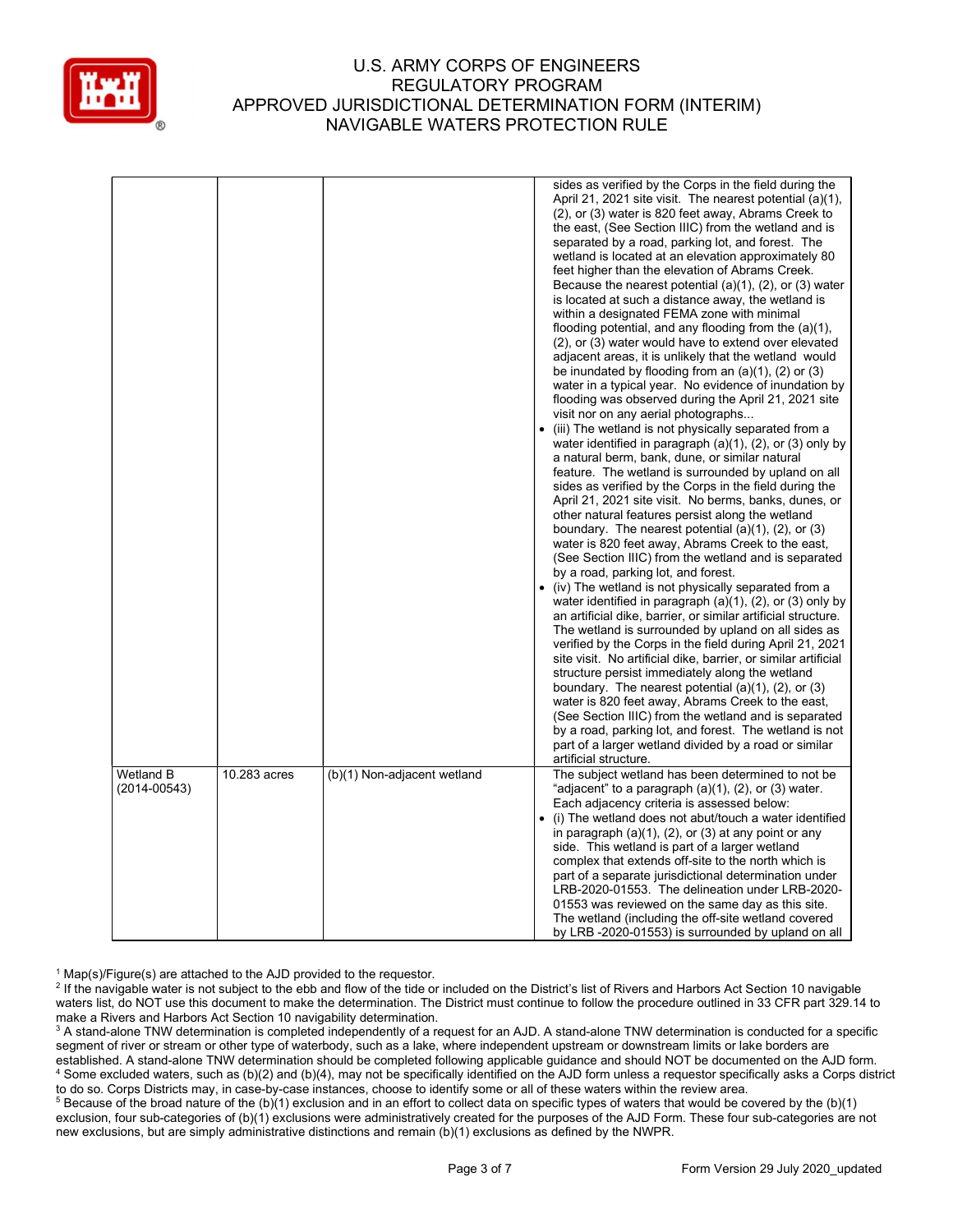

|  |           | sides as verified by the Corps in the field during the            |
|--|-----------|-------------------------------------------------------------------|
|  |           | April 21, 202-site visit. The nearest potential (a)(1),           |
|  |           | (2), or (3) water is 150 feet away, East Branch Rocky             |
|  |           | River to the west, (See Section IIIC) from the                    |
|  |           | wetland and is separated by a roadside ditch, a                   |
|  |           | catch basin, the road, and a steep cliff.                         |
|  | $\bullet$ | (ii) The wetland is not inundated by flooding from a              |
|  |           | water identified in paragraph (a)(1), (2), or (3) in a            |
|  |           | typical year. The wetland is located within FEMA                  |
|  |           | Flood Zone X (area of minimal flood hazard, usually               |
|  |           | depicted on FIRMs as above the 500-year flood                     |
|  |           | level). The wetland is surrounded by upland on all                |
|  |           | sides as verified by the Corps in the field during the            |
|  |           |                                                                   |
|  |           | April 21, 2021 site visit. The nearest potential (a)(1),          |
|  |           | (2), or (3) water is 150 feet away, East Branch Rocky             |
|  |           | River to the west, (See Section IIIC) from the                    |
|  |           | wetland and is separated by a roadside ditch, a                   |
|  |           | catch basin, the road, and a steep cliff. The East                |
|  |           | Branch Rocky River is approximately 90-100 feet                   |
|  |           | lower in elevation than the wetland as there is a                 |
|  |           | steep cliff to the west. Because the nearest potential            |
|  |           | (a)(1), (2), or (3) water is located at such a distance           |
|  |           | away, the wetland is within a designated FEMA zone                |
|  |           | with minimal flooding potential, and any flooding from            |
|  |           | the $(a)(1)$ , $(2)$ , or $(3)$ water would have to exceed the    |
|  |           | height of the steep cliff, it is unlikely that the wetland        |
|  |           | would be inundated by flooding from an $(a)(1)$ , $(2)$ or        |
|  |           | (3) water in a typical year. No evidence of                       |
|  |           | inundation by flooding was observed during the April              |
|  |           | 21, 2021 site visit.                                              |
|  |           | • (iii) The wetland is not physically separated from a            |
|  |           | water identified in paragraph $(a)(1)$ , $(2)$ , or $(3)$ only by |
|  |           | a natural berm, bank, dune, or similar natural                    |
|  |           | feature. The wetland is surrounded by upland on all               |
|  |           | sides as verified by the Corps in the field during the            |
|  |           | April 21, 2021 site visit. No berms, banks, dunes, or             |
|  |           | other natural features persist along the wetland                  |
|  |           | boundary. The nearest potential $(a)(1)$ , $(2)$ , or $(3)$       |
|  |           | water is 150 feet away, East Branch Rocky River to                |
|  |           | the west, (See Section IIIC) from the wetland and is              |
|  |           | separated by a roadside ditch, a catch basin, the                 |
|  |           | road, and a steep cliff.                                          |
|  |           | • (iv) The wetland is not physically separated from a             |
|  |           | water identified in paragraph $(a)(1)$ , $(2)$ , or $(3)$ only by |
|  |           | an artificial dike, barrier, or similar artificial structure.     |
|  |           | The wetland is surrounded by upland on all sides as               |
|  |           | verified by the Corps in the field during April 21, 2021          |
|  |           | site visit. No artificial dike, barrier, or similar artificial    |
|  |           | structure persist immediately along the wetland                   |
|  |           | boundary. The nearest potential $(a)(1)$ , $(2)$ , or $(3)$       |
|  |           | water is 150 feet away, East Branch Rocky River to                |
|  |           | the west, (See Section IIIC) from the wetland and is              |
|  |           | separated by a roadside ditch, a catch basin, the                 |
|  |           |                                                                   |

<sup>1</sup> Map(s)/Figure(s) are attached to the AJD provided to the requestor.

<sup>2</sup> If the navigable water is not subject to the ebb and flow of the tide or included on the District's list of Rivers and Harbors Act Section 10 navigable waters list, do NOT use this document to make the determination. The District must continue to follow the procedure outlined in 33 CFR part 329.14 to make a Rivers and Harbors Act Section 10 navigability determination.

 $^3$  A stand-alone TNW determination is completed independently of a request for an AJD. A stand-alone TNW determination is conducted for a specific segment of river or stream or other type of waterbody, such as a lake, where independent upstream or downstream limits or lake borders are established. A stand-alone TNW determination should be completed following applicable guidance and should NOT be documented on the AJD form. 4 Some excluded waters, such as (b)(2) and (b)(4), may not be specifically identified on the AJD form unless a requestor specifically asks a Corps district to do so. Corps Districts may, in case-by-case instances, choose to identify some or all of these waters within the review area.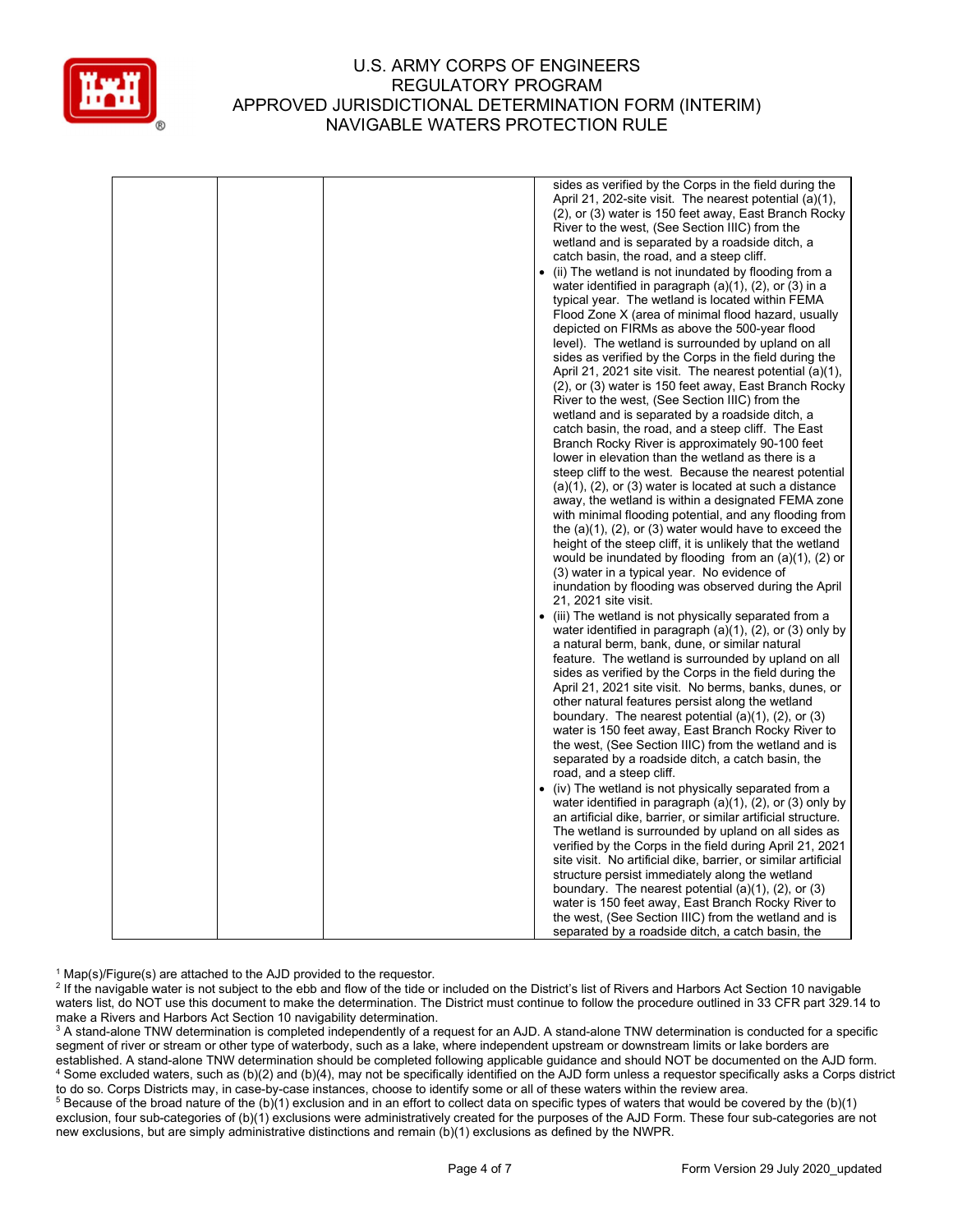

|  | road, and a steep cliff. Water from the wetland does    |
|--|---------------------------------------------------------|
|  | drain into a roadside ditch and then a catch basin on   |
|  | the west side, nearest the East Branch Rocky River      |
|  | along Ruple Parkway, and also drains into a catch       |
|  | basin on the east side through a ditch located off-     |
|  | site, just south of a parking lot of a commercial       |
|  | business located along Apollo Drive. The water          |
|  | ultimately routes through culverts and outlets into the |
|  | East Branch Rocky River and Abrams Creek, both          |
|  | (a)(2) waters. On the west side, there are several      |
|  | manmade barriers including a roadside ditch, road,      |
|  | and narrow road right-of-way, thereby the wetland       |
|  | does not meet this adjacency criteria. On the east      |
|  | side, there are several manmade barriers including a    |
|  | road, parking lot, and commercial development,          |
|  | thereby the wetland does not meeting this adjacency     |
|  | criteria. The wetland is not part of a larger wetland   |
|  | divided by a road or similar artificial structure.      |

## III. SUPPORTING INFORMATION

- A. Select/enter all resources that were used to aid in this determination and attach data/maps to this document and/or references/citations in the administrative record, as appropriate.
	- $X$  Information submitted by, or on behalf of, the applicant/consultant: Water Resource Delineation Report, 23 Acres, Aerospace Parkway City of Brook Park, Cuyahoga County, Ohio November 2020

This information is sufficient for purposes of this AJD.

Data sheets prepared by the Corps: Title(s) and/or date(s).

- **X** Photographs: (NA, aerial, other, aerial and other) ORM2 Mapbox Aerial (date not specified), ConnectExplorer aerial photographs dated 3/13/2021, 11/20/2020, 1/7/2020, 3/27/2019
- \_X\_ Corps Site visit(s) conducted on: April 21, 2021

\_X\_ Previous Jurisdictional Determinations (AJDs or PJDs): AJD under LRB-2014-00543 dated 19 SEP 2014

- X Antecedent Precipitation Tool: *provide detailed discussion in Section III.B.*
- USDA NRCS Soil Survey: Title(s) and/or date(s).
- USFWS NWI maps: Title(s) and/or date(s).
- \_\_X USGS topographic maps: 7.5 Minute Lakewood Quad (accessed in ORM2 on 6/4/2021)

#### Other data sources used to aid in this determination:

| Data Source (select)       | Name and/or date and other relevant information                      |
|----------------------------|----------------------------------------------------------------------|
| <b>USGS Sources</b>        | USGS NHD Laver (ORM2 accessed 6/4/2021)                              |
| <b>USDA Sources</b>        | N/A.                                                                 |
| NOAA Sources               | N/A.                                                                 |
| <b>USACE Sources</b>       | AJD for LRB-2020-01553                                               |
| State/Local/Tribal Sources | N/A.                                                                 |
| <b>Other Sources</b>       | Cuyahoga County- GIS https://gis.cuyahogacounty.us accessed 6/4/2021 |

<sup>1</sup> Map(s)/Figure(s) are attached to the AJD provided to the requestor.

<sup>2</sup> If the navigable water is not subject to the ebb and flow of the tide or included on the District's list of Rivers and Harbors Act Section 10 navigable waters list, do NOT use this document to make the determination. The District must continue to follow the procedure outlined in 33 CFR part 329.14 to make a Rivers and Harbors Act Section 10 navigability determination.

 $^3$  A stand-alone TNW determination is completed independently of a request for an AJD. A stand-alone TNW determination is conducted for a specific segment of river or stream or other type of waterbody, such as a lake, where independent upstream or downstream limits or lake borders are established. A stand-alone TNW determination should be completed following applicable guidance and should NOT be documented on the AJD form. 4 Some excluded waters, such as (b)(2) and (b)(4), may not be specifically identified on the AJD form unless a requestor specifically asks a Corps district to do so. Corps Districts may, in case-by-case instances, choose to identify some or all of these waters within the review area.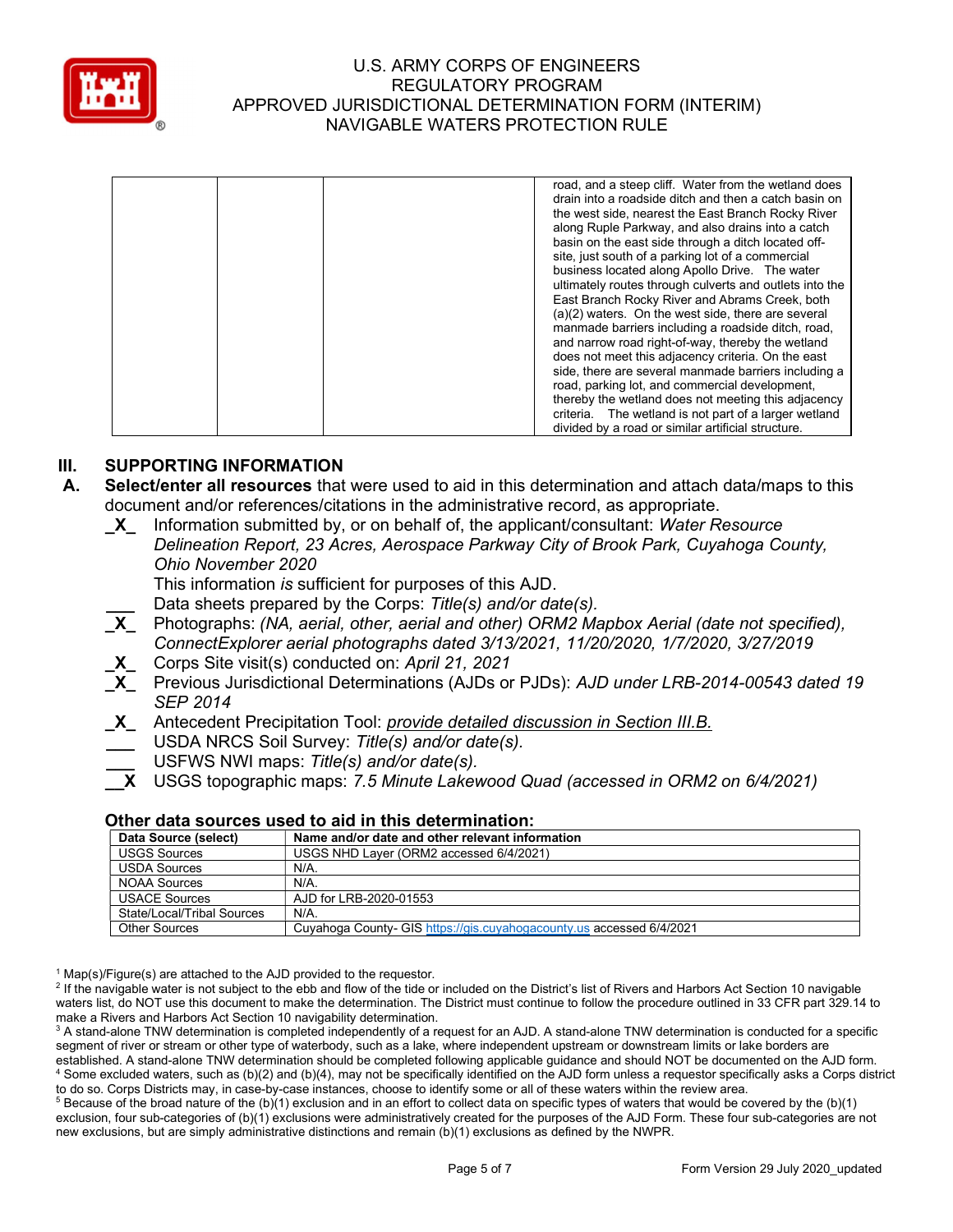

|                       | *2006 2-foot Elevation Contours<br>*Fall 2020 Aerial (date not specified)                    |
|-----------------------|----------------------------------------------------------------------------------------------|
| <b>FEMA/FIRM Maps</b> | d Laver (NFHL) accessed 6/4/2021 in  (<br>ORM <sub>2</sub><br>FEMA's National Flood Hazard ! |

B. Typical year assessment(s): The Corps Antecedent Precipitation Tool was used to complete typical year assessments. The APT pulls precipitation data from NOAA's Daily Global Historical Climatology Network. The APT evaluates normal precipitation conditions based on the three 30-day periods preceding the observation date. For each period, a weighted condition value is assigned by determining whether the 30- day precipitation total falls within, above, or below the 70th and 30th percentiles for totals from the same date range over the preceding 30 years. The APT then makes a determination of "normal," "wetter than normal," or "drier than normal" based on the condition value sum. The APT also displays results generated via the Palmer Drought Severity Index (PDSI) and the University of Delaware WebWIMP. The latitude/longitude for the subject parcel was input into the APT and "single" point was chosen for the geographic area. A "single point" geographic area was used, using the center coordinates of the review area (41.402289, -81.875981). Results and assessments are provided below:

| Latitude | Longitude                                                                                                                                                                                                                               | Date       | <b>PDSI</b><br>Value | <b>PDSI Class</b> | Season | <b>ARC</b><br>Score | Antecedent<br>Precip<br>Conditions | Resource    |  |
|----------|-----------------------------------------------------------------------------------------------------------------------------------------------------------------------------------------------------------------------------------------|------------|----------------------|-------------------|--------|---------------------|------------------------------------|-------------|--|
| 41.40229 | $-81.8759$                                                                                                                                                                                                                              | 04/21/2021 |                      | Mild              | Wet    | 6                   | Drier than                         | Site visit  |  |
|          |                                                                                                                                                                                                                                         |            |                      | Drought           | Season |                     | Normal                             |             |  |
|          | Assessment: The 4/21/2021 site visit was conducted during drier than normal conditions. A small<br>amount of precipitation 2-3" of snow fell immediately preceding the date of the site visit and was<br>melting during the site visit. |            |                      |                   |        |                     |                                    |             |  |
| 41.40229 | $-81.876$                                                                                                                                                                                                                               | 9/29/2020  | 1.5                  | Mild              | Dry    | 18                  | Wetter than                        | Delineation |  |
|          |                                                                                                                                                                                                                                         |            |                      | wetness           | Season |                     | Normal                             |             |  |
| 41.40229 | $-81.876$                                                                                                                                                                                                                               | 3/13/2021  | $-1.77$              | Mild              | Wet    | 7                   | Drier than                         | Aerial      |  |
|          |                                                                                                                                                                                                                                         |            |                      | drought           | Season |                     | Normal                             |             |  |
| 41.40229 | $-81.876$                                                                                                                                                                                                                               | 11/20/2020 | $\mathcal{P}$        | Moderate          | Wet    | 15                  | Wetter than                        | Aerial      |  |
|          |                                                                                                                                                                                                                                         |            |                      | wetness           | Season |                     | Normal                             |             |  |
| 41.40229 | $-81.876$                                                                                                                                                                                                                               | 1/7/2020   | 2.49                 | Moderate          | Wet    | 7                   | Drier than                         | Aerial      |  |
|          |                                                                                                                                                                                                                                         |            |                      | wetness           | Season |                     | Normal                             |             |  |
| 41.40229 | $-81.876$                                                                                                                                                                                                                               | 3/27/2019  | 2.98                 | Moderate          | Wet    | 10                  | Normal                             | Aerial      |  |
|          |                                                                                                                                                                                                                                         |            |                      | wetness           | Season |                     | Conditions                         |             |  |

## C. Additional comments to support AJD: Abrams Creek is an (a)(2) tributary that is approximately 20 feet wide and is identified as a blue-line stream on the USGS Quad Map. East Branch Rocky River is

<sup>&</sup>lt;sup>1</sup> Map(s)/Figure(s) are attached to the AJD provided to the requestor.

<sup>&</sup>lt;sup>2</sup> If the navigable water is not subject to the ebb and flow of the tide or included on the District's list of Rivers and Harbors Act Section 10 navigable waters list, do NOT use this document to make the determination. The District must continue to follow the procedure outlined in 33 CFR part 329.14 to make a Rivers and Harbors Act Section 10 navigability determination.

 $^3$  A stand-alone TNW determination is completed independently of a request for an AJD. A stand-alone TNW determination is conducted for a specific segment of river or stream or other type of waterbody, such as a lake, where independent upstream or downstream limits or lake borders are established. A stand-alone TNW determination should be completed following applicable guidance and should NOT be documented on the AJD form. 4 Some excluded waters, such as (b)(2) and (b)(4), may not be specifically identified on the AJD form unless a requestor specifically asks a Corps district to do so. Corps Districts may, in case-by-case instances, choose to identify some or all of these waters within the review area.

 $5$  Because of the broad nature of the (b)(1) exclusion and in an effort to collect data on specific types of waters that would be covered by the (b)(1) exclusion, four sub-categories of (b)(1) exclusions were administratively created for the purposes of the AJD Form. These four sub-categories are not new exclusions, but are simply administrative distinctions and remain (b)(1) exclusions as defined by the NWPR.